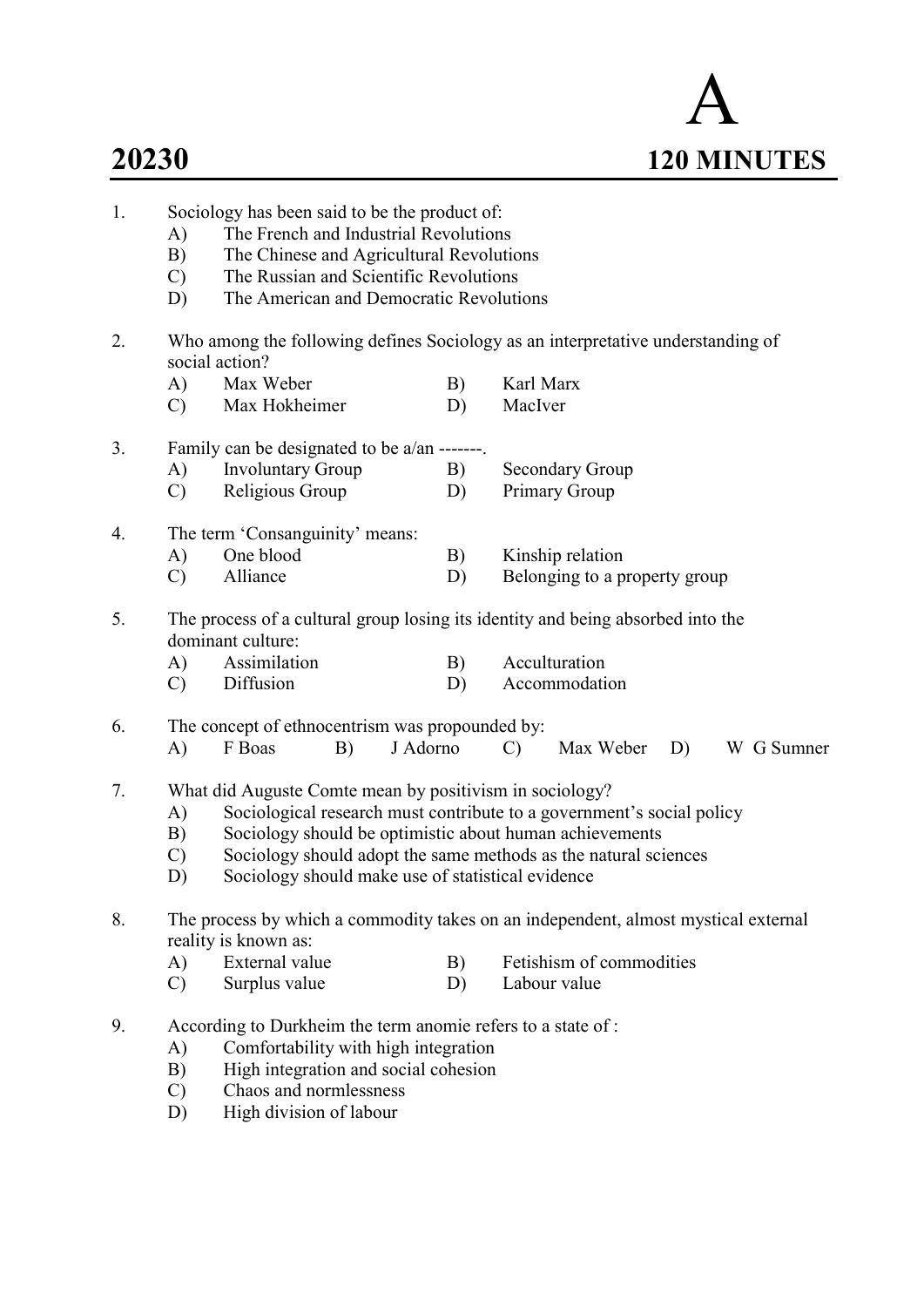| 10. |               | To Max Weber, ideal types are:                                                        |            |                                       |                  |                                       |    |            |  |
|-----|---------------|---------------------------------------------------------------------------------------|------------|---------------------------------------|------------------|---------------------------------------|----|------------|--|
|     | A)            | Social realities                                                                      |            | B)                                    |                  | Sociological phenomena                |    |            |  |
|     | $\mathbf{C}$  | Material tools                                                                        |            | D)                                    |                  | Mental constructs                     |    |            |  |
| 11. |               | Merton's term for the hidden or forgotten reason for a particular behaviour was:      |            |                                       |                  |                                       |    |            |  |
|     | A)            | middle-range function                                                                 |            | B)                                    |                  | consumption function                  |    |            |  |
|     | $\mathcal{C}$ | latent function                                                                       |            | D)                                    |                  | structural function                   |    |            |  |
| 12. |               | "Culture is essentially a set of rules" was the view of:                              |            |                                       |                  |                                       |    |            |  |
|     | A)            | <b>Bronislow Malinowsky</b>                                                           |            | B)                                    |                  | Radcliffe-Brown                       |    |            |  |
|     | $\mathbf{C}$  | <b>Talcott Parsons</b>                                                                |            | D)                                    |                  | Vilfredo Pareto                       |    |            |  |
| 13. | order?        | What does the functionalist perspective see as crucial for the maintenance of social  |            |                                       |                  |                                       |    |            |  |
|     | A)            | Strong class-based identities B)                                                      |            |                                       |                  | Multiculturalism                      |    |            |  |
|     | $\mathcal{C}$ | Moral consensus                                                                       |            | D)                                    |                  | A strong state                        |    |            |  |
| 14. |               | Social exchange theory was introduced by -------.                                     |            |                                       |                  |                                       |    |            |  |
|     | A)            | G. Homans<br>B)                                                                       |            | $G. H. Mead \quad C)$                 |                  | Goffman                               | D) | Peter Blau |  |
| 15. |               | Match the thinkers with their main idea or contribution<br>List I                     |            |                                       | List II          |                                       |    |            |  |
|     | a)            | Peter Berger and Luckman                                                              |            |                                       |                  | 1. The Social Construction of Reality |    |            |  |
|     | $\mathbf{b}$  | <b>Talcott Parsons</b>                                                                |            |                                       | 2. Action Schema |                                       |    |            |  |
|     | $\mathbf{c})$ | Goffman                                                                               |            |                                       | 3. Dramaturgy    |                                       |    |            |  |
|     | d)            | G H Mead                                                                              |            |                                       |                  | 4. Mind, Self and Society             |    |            |  |
|     | A)            | $a-3$ , $b-4$ , $c-2$ , $d-1$                                                         |            | B)                                    |                  | $a-2$ , $b-3$ , $c-4$ , $d-1$         |    |            |  |
|     | $\mathcal{C}$ | $a-1$ , $b-3$ , $c-4$ , $d-2$                                                         |            | D)                                    |                  | $a-1$ , $b-2$ , $c-3$ , $d-4$         |    |            |  |
| 16. |               | The founder of symbolic interactionism:                                               |            |                                       |                  |                                       |    |            |  |
|     | A)            | Max Weber                                                                             |            | B)                                    |                  | Sigmund Freud                         |    |            |  |
|     | $\mathcal{C}$ | C H Cooley                                                                            |            | D)                                    |                  | George Herbert Mead                   |    |            |  |
| 17. |               | The basic unit of analysis in Erving Goffman's theory is:                             |            |                                       |                  |                                       |    |            |  |
|     | A)            | Team<br>B)                                                                            | Individual |                                       | $\mathcal{C}$    | Society                               | D) | Gesture    |  |
| 18. |               | Indexicality is a concept used in the theory of:                                      |            |                                       |                  |                                       |    |            |  |
|     | A)            | Phenomenology                                                                         |            | <b>Structural Functionalism</b><br>B) |                  |                                       |    |            |  |
|     | $\mathcal{C}$ | <b>Critical Theory</b>                                                                |            | D)                                    |                  | Ethnomethodology                      |    |            |  |
| 19. | develop?      | In Habermas's account, where did the public sphere as an arena of public debate first |            |                                       |                  |                                       |    |            |  |
|     | A)            | Salons<br>B)                                                                          | Newspapers |                                       | $\mathcal{C}$    | Universities                          | D) | Television |  |
| 20. |               | Who among the following is said to be the most 'Marxist exponent of structuralism'?   |            |                                       |                  |                                       |    |            |  |
|     | A)            | Levi-Strauss                                                                          |            | B)                                    |                  | Louis Althusser                       |    |            |  |
|     | $\mathcal{C}$ | Jaques Derrida                                                                        |            | D)                                    |                  | <b>Anthony Giddens</b>                |    |            |  |
|     |               |                                                                                       |            |                                       |                  |                                       |    |            |  |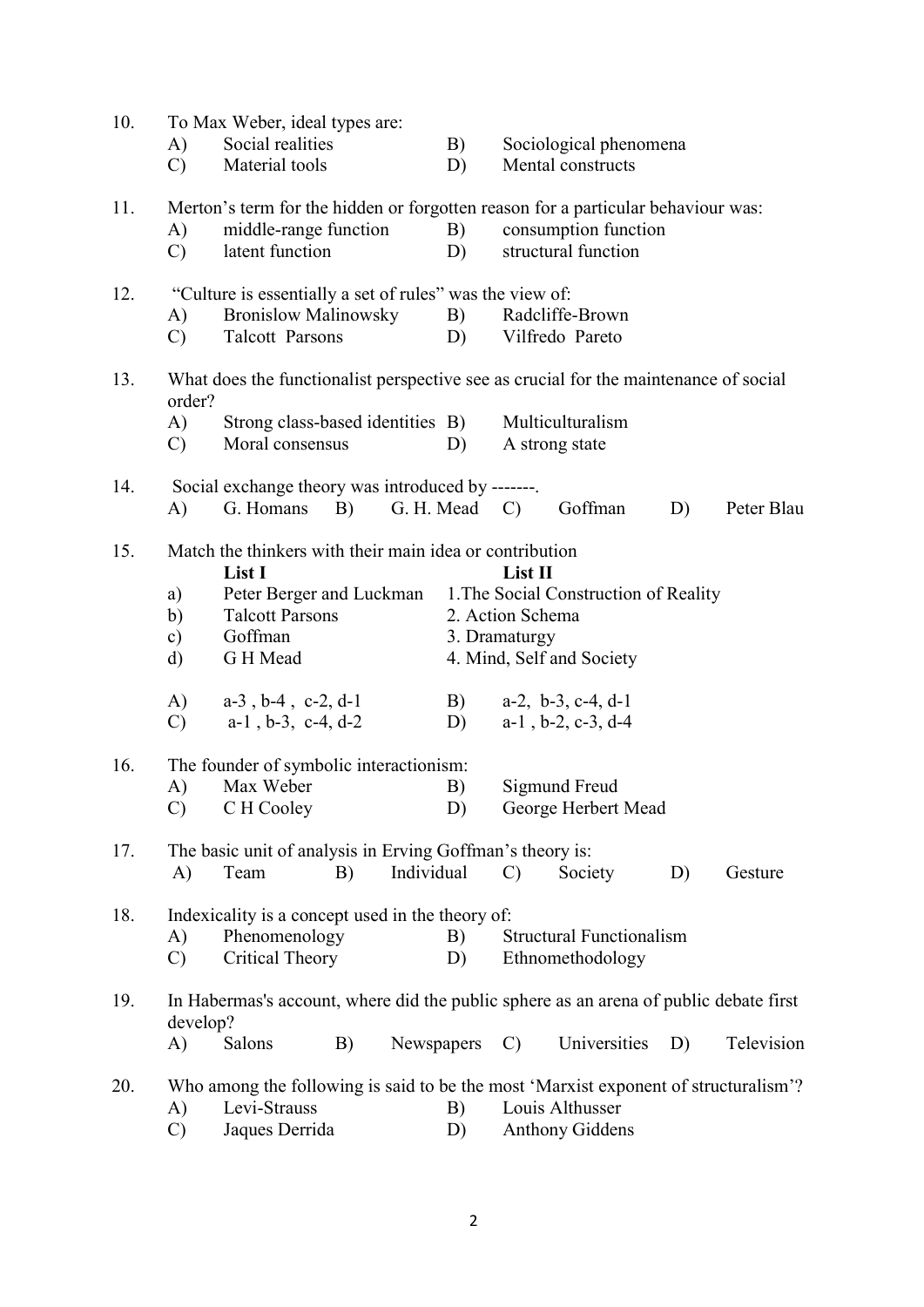- 21. Which among the following is Antonio Gramsci's view of power?
	- A) It comes out of a barrel of a gun
	- B) It is a mixture of coercion and consent
	- C) It is purely economic
	- D) All of the options given are correct
- 22. The concept Giddens devise to overcome the structure-agency dualism:
	- A) structuration B) reflexivity
	- C) interdependency D) pluralism

# 23. Which of the following is NOT a key theme in Michel Foucault's writing?

- A) the 'hyperreality' of media imagery
- B) the significance of 'expert discourses'
- C) societies' use of surveillance and discipline
- D) the 'archaeology' of scientific knowledge
- 24. According to Bourdieu, cultural capital exists in three forms. Which one of the following is not one of the three?
	- A) an objectified state B) an institutionalised form
	- C) a symbolic form D) an embodied state

25. Which of the following is not a component of the scientific method?

- A) experimentation B) personalization
- C) generalization D) observation
- 26. A small scale replica of main study is:
	- A) Pretest B) Pilot study C) Observation D) Action research
	-

27. A variable that is causally influenced by another variable:

- A) Dependent Variable B) Independent Variable
- C) Intervening Variable D) Outlier
- 28. Which of the following is a component of ethnographic research?
	- A) Being immersed in a social group or setting
	- B) Participant observation, interviews, and/or documentary analysis
	- C) A written account of an ethnographic study
	- D) All of the above
- 29. Why is it important that personal data about research participants are kept within secure, confidential records?
	- A) So that the participants cannot find out what has been written about them
	- B) So that individuals, places or organizations cannot be harmed through identification or disclosure of personal information
	- C) So that government officials, teachers and other people in authority can have easy access to the data
	- D) To enable the researcher to track down individuals and find out more about their lives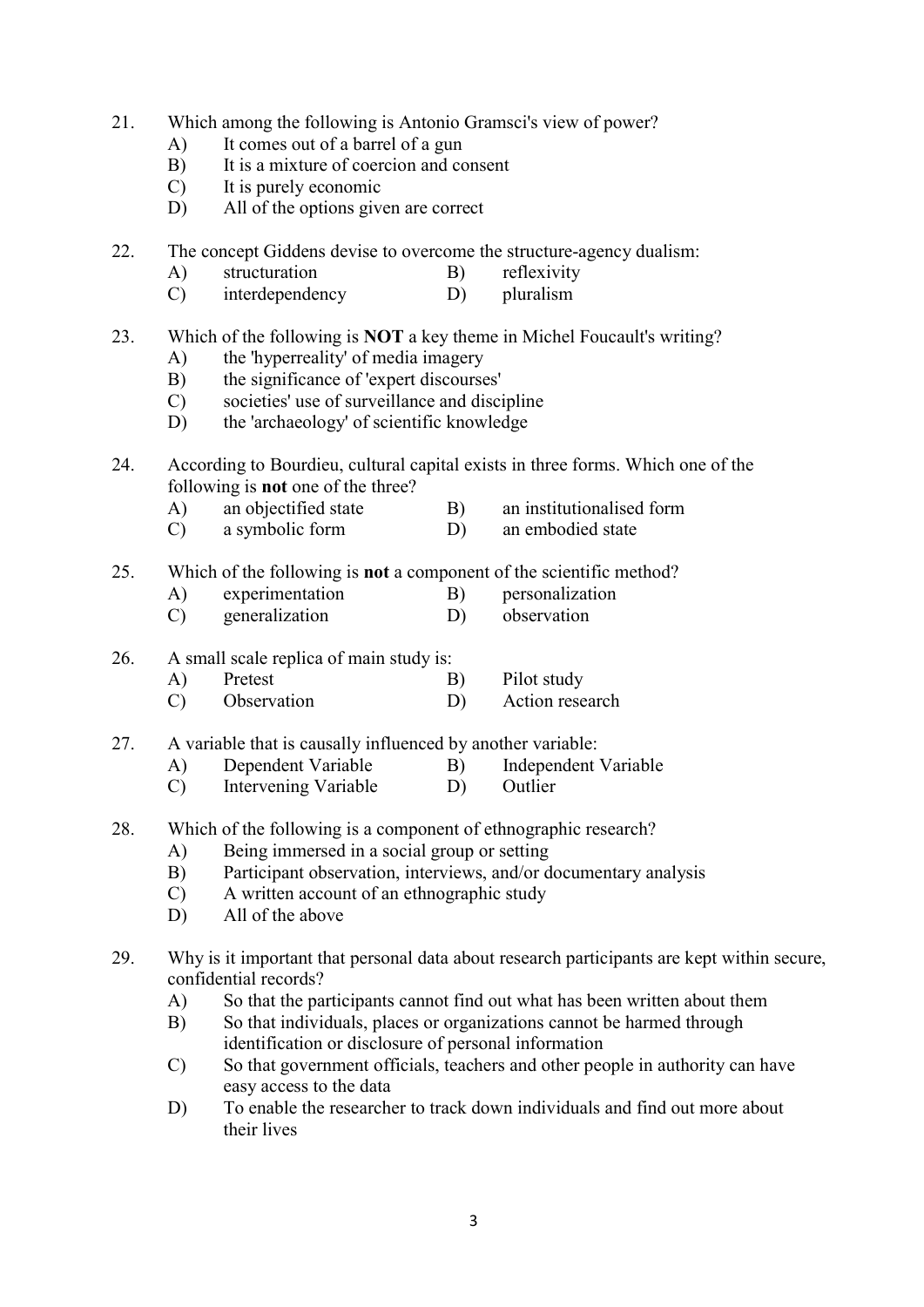- 30. Which of the following is not a type of non-probability sampling?
	- A) Snowball sampling
	- B) Stratified random sampling
	- C) Quota sampling
	- D) Convenience sampling
- 31. An inductive theory is one that:
	- A) Involves testing an explicitly defined hypothesis
	- B) Does not allow for findings to feed back into the stock of knowledge
	- C) Uses quantitative methods whenever possible
	- D) Allows theory to emerge out of the data
- 32. Mean, Median and Mode are :
	- A) Measures of deviation
	- B) Ways of sampling
	- C) Measures of central tendency
	- D) None of the above
- 33. If a study is "reliable", this means that:
	- A) It was conducted by a reputable researcher who can be trusted
	- B) The measures devised for concepts are stable on different occasions
	- C) The findings can be generalized to other social settings
	- D) The methods are stated clearly enough for the research to be replicated

34. The concept of Dominant caste was developed by:

- A) M.N.Srinivas B) S.C Dube C) G.S Ghurye D) Louis Dumont
- 35. Who among the following gave the name 'Harijans' to the untouchables?
	- A) Indian constitution B) B.R. Ambdedkar
	- C) M.K. Gandhi D) G.S. Ghurye

### 36. The sociologist who studied Indian National Movement by using Marxian perspective:

- A) Ram Krishna Mukherjee B) A R Desai
- C) Bipin Chandra D) D.N Dhanagare
- 37. Match the items in List –I with List –II List I List II a) Homo Hierarchicus 1. Louis Dumont b) Why I am Not an Hindu 2. B R Ambedkar c) Annihilation of Caste 3. M N Srinivas d) Remembered Village 4. Kancha Illaiah A) a-1, b-4, c-2, d-3 B) a-4, b-2, c-1, d-3 C) a-3, b-2, c-1, d-4 D) a-2, b-1, c-4, d-3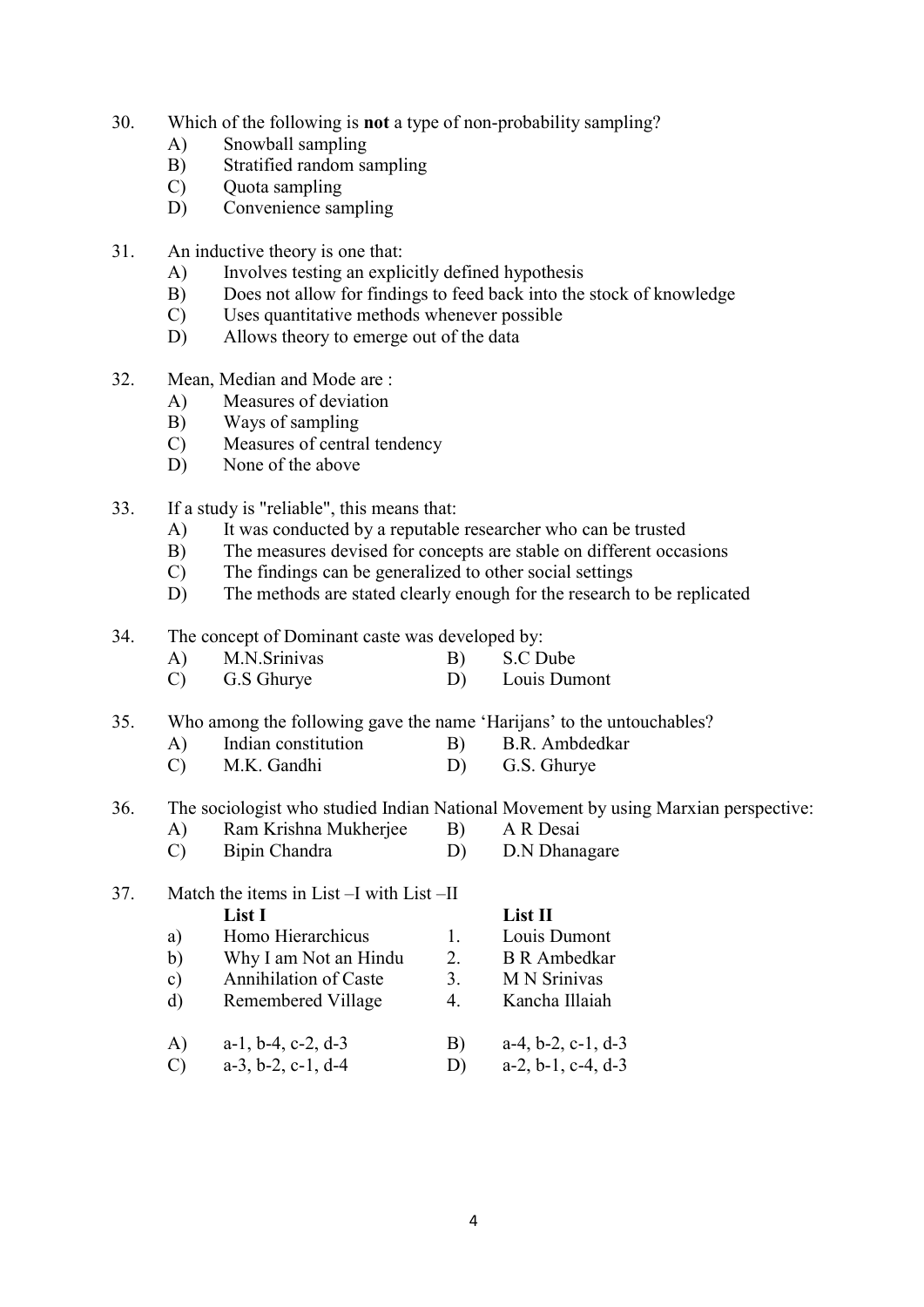- 38. The capitalist world economy is what Wallerstein (1974) would call a 'world system'. This term refers to:
	- A) a means of transporting money between different areas of a country
	- B) an empire with a bureaucratic administration but no political centre
	- C) an awareness of risks and dangers that affect the environment as a whole
	- D) a unit with a division of labour that extends across ethnic and cultural groups
- 39. The legally binding international agreement to reduce Greenhouse gases by 5% in 2012 is:
	- A) Vienna convention B) Montreal Protocol
	- C) Kyoto Protocol D) Rio Summit
- 40. Which among the following perspective is based on the assumption that Indian society is unique and the Indian Social institutions can be better studied through texts?
	- A) Subaltern B) Indological C) Civilisational D) Structural
- 41. The Committee which recommended the three tier Panchayati Raj system:
	- A) Balwant Rai Mehta Committee
	- B) Kaka Kalekar Committee
	- C) Parliamentary Committee
	- D) Asok Mehta Committee
- 42. According to Manuel Castells, the defining organizational structure of our age is:
	- A) Bureaucracy B) networks
	- C) hierarchy D) conglomerates
- 43. According to Marshall McLuhan, which of the following is being created by the electronic media?
	- A) Global village B) Global network
	- C) Global flows D) Global cities
- 44. What is hyperreality according to Jean Baudrillard?
	- A) modern theme parks such as Disneyland
	- B) the merging of reality and media representations
	- C) the virtual world made possible by the Internet
	- D) people's affinity with soap characters rather than real people
- 45. The process in which principles used in fast-food restaurants to achieve maximum efficiency spread and become dominant in other sectors of society or the world:
	- A) McDonaldization B) Disnification
	- C) Gentrification D) Commoditisation
- 46. A social movement depends on:

|        |             |  | goal 2. organisation 3. programme 4. set of values                      |  |
|--------|-------------|--|-------------------------------------------------------------------------|--|
| Codes: |             |  |                                                                         |  |
|        | $1$ and $2$ |  | B) $1 \text{ and } 3$ C) $1 \text{ and } 4$ D) $1, 2, 3 \text{ and } 4$ |  |

## 47. Which one of the following is not an indicator of Human Development Index?

- A) Life Expectancy B) Education
- C) National Percapita Income D) Purchasing power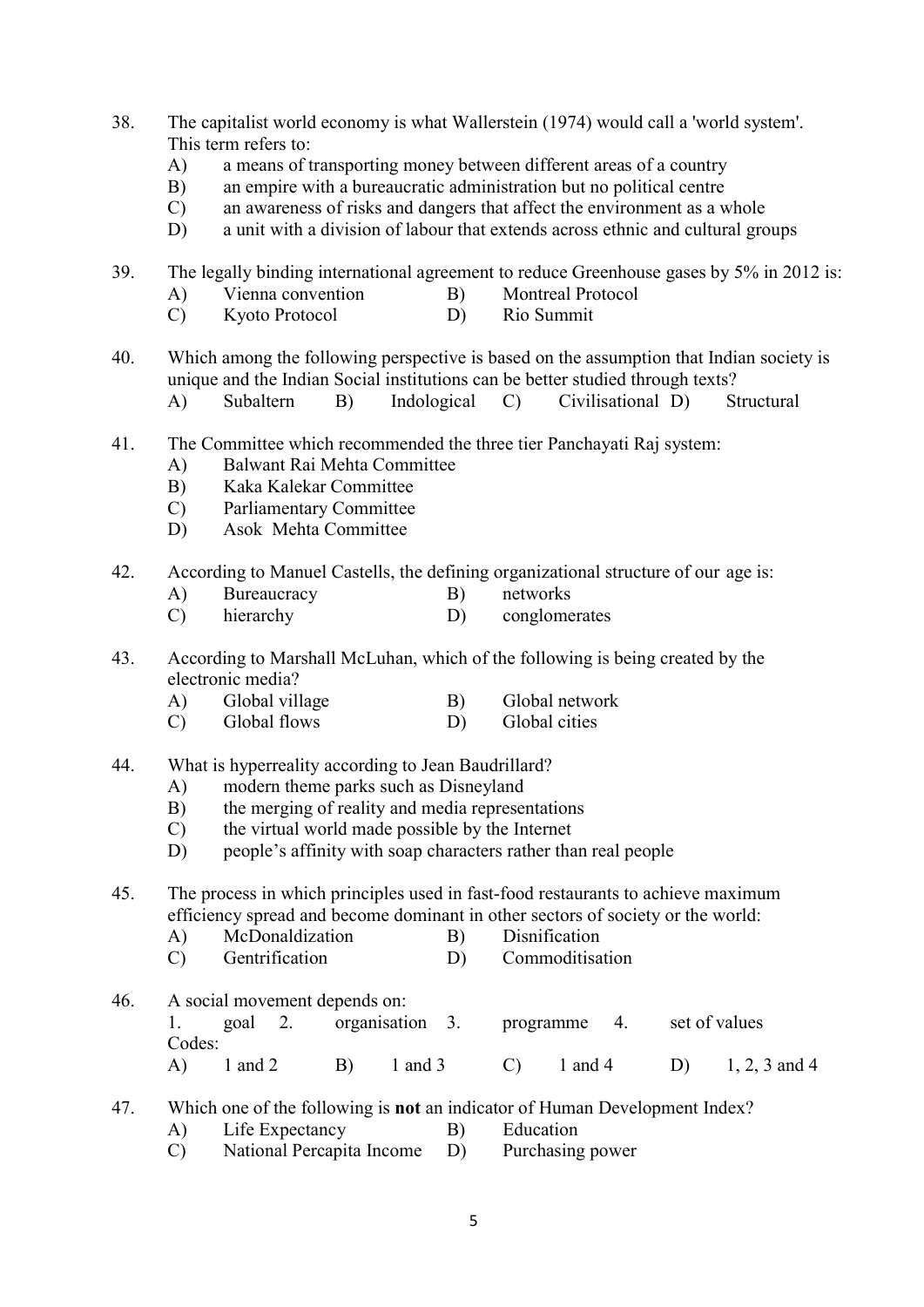- 48. The book that brought to public attention the dangers of environmental pollution to public health, and sparked the beginning of modern environmentalism:
	- A) Environmental Impact Assessment: A Guide to Best Professional Practices
	- B) Silent Spring
	- C) The Unquiet woods
	- D) None of the above
- 49. Mark out the correct meaning of Secularism from among the following
	- A) That religion should be abolished
	- B) That the matters of religion should be separated from non religious matters
	- C) That the head of the state should not follow any religion
	- D) That mundane matters should be properly attended to
- 50. -------- attempts to develop a critique of positivistic sociology through the development of phenomenological and ethnomethodological analyses of traditional approaches
	- A) Public Sociology B) Reflexive sociology
	- C) Policy Sociology D) Professional sociology
- 51. Which of the following is NOT one of the principles of McDonaldization?
	- A) Predictability B) Automation C) Calculability D) Control
- 52. Who among the following pioneered the social and religious movement of the  $19<sup>th</sup>$  Century?
	- A) Ram Mohan Roy B) Jyotirao Phule
	- C) Vivekananda D) Aurobindo Ghosh
- 53. The Article of the constitution which deals with specifying a particular tribe as a scheduled tribe:
	- A) Article 342 B) Article 343 C) Article 344 D) Article 345
- 54. Which of the following statement refers to role-set?
	- A) It is the behavioural aspect of status.
	- B) One person can occupy more than one role
	- C) It is a cluster of two or more roles that are reciprocal
	- D) Status and role are the two sides of the same coin
- 55. Borstal School and Remand Homes are meant for the correction of-
	- A) Adult offenders B) Habitual offenders
	- C) Juvenile delinquents D) Hardened offenders
- 56. Match the items in List-I with List-II

# List-I List-II

- a) Simone de Beavoir 1. Sex, Gender and Society
- b) Ann Oakley 2. The Second Sex
- c) Shulamith Firestone 3. Gender Trouble: Feminism and the Subversion of Identity
- d) Judith Buter 4. The Dialectic of Sex : The Case of Feminist Revolution

| A) $a-1, b-4, c-3, d-2$ | B) $a-4, b-2, c-1, d-3$ |
|-------------------------|-------------------------|
| C) $a-3, b-2, c-1, d-4$ | D) $a-2, b-1, c-4, d-3$ |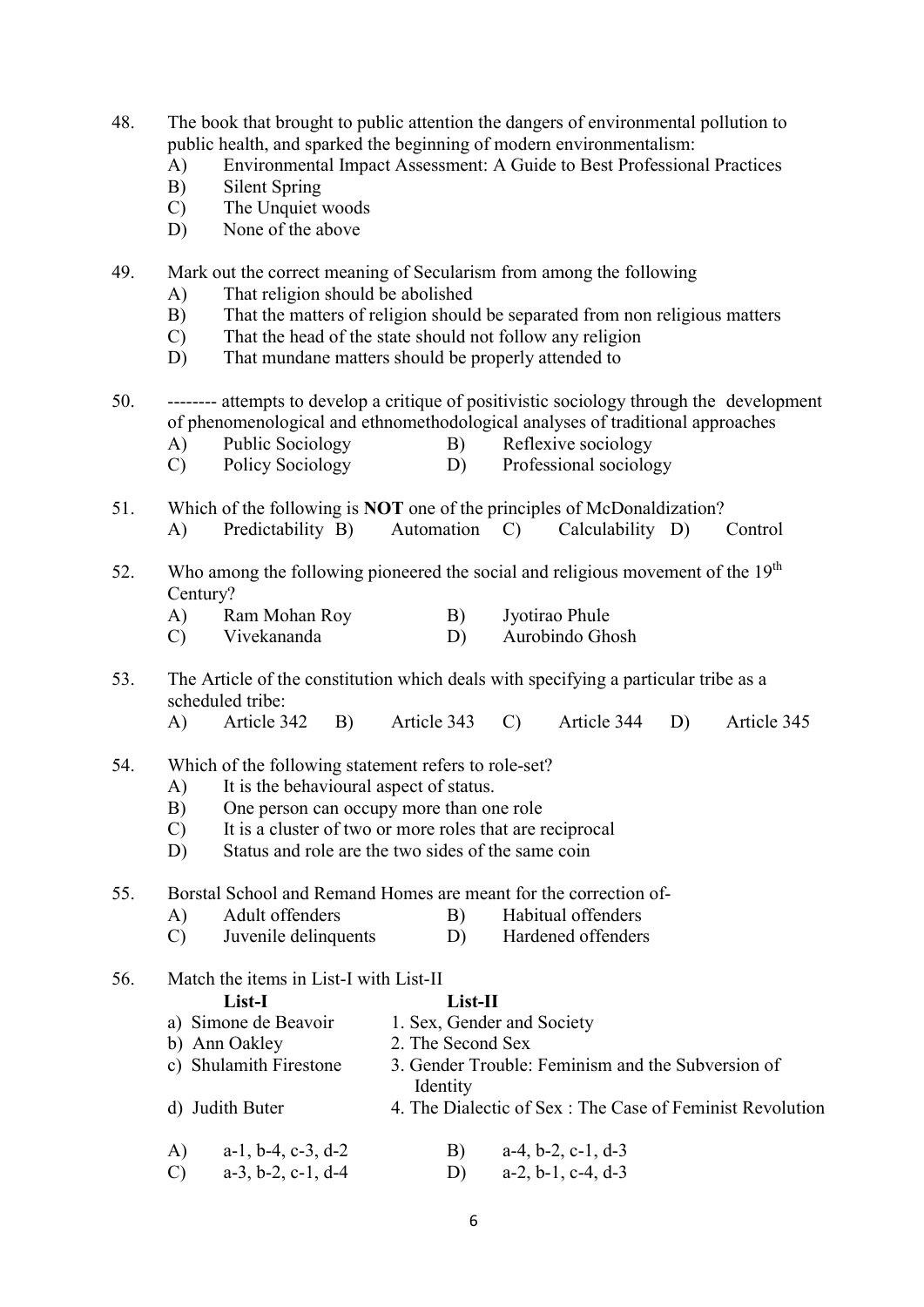| 57. | The term 'Legitimacy' stands for:                                                        |                                                                                                                               |                                                                                           |            |    |                                                                                             |                           |          |    |                |           |
|-----|------------------------------------------------------------------------------------------|-------------------------------------------------------------------------------------------------------------------------------|-------------------------------------------------------------------------------------------|------------|----|---------------------------------------------------------------------------------------------|---------------------------|----------|----|----------------|-----------|
|     | A)                                                                                       | Attachment                                                                                                                    |                                                                                           |            | B) | Coercion                                                                                    |                           |          |    |                |           |
|     | $\mathcal{C}$                                                                            | Lawfulness                                                                                                                    |                                                                                           |            | D) | Absolute power                                                                              |                           |          |    |                |           |
| 58. | and survival of the society?                                                             |                                                                                                                               |                                                                                           |            |    | According to Radcliffe-Brown, which of the following does not contribute to the integration |                           |          |    |                |           |
|     | A)                                                                                       | Kinship system                                                                                                                |                                                                                           |            | B) | Leadership                                                                                  |                           |          |    |                |           |
|     | $\mathcal{C}$                                                                            | Lineage                                                                                                                       |                                                                                           |            | D) | Rituals                                                                                     |                           |          |    |                |           |
| 59. | A)                                                                                       | -------refers to the capacity of a man, a woman or a couple to participate in reproduction.<br>Fecundity                      | B)                                                                                        | Fertility  |    | $\mathcal{C}$                                                                               | Sex drive                 |          | D) | Productivity   |           |
| 60. | Mark out the <b>incorrect</b> statement:                                                 |                                                                                                                               |                                                                                           |            |    |                                                                                             |                           |          |    |                |           |
|     | A)                                                                                       | Urbanites are socially poor in midst of plenty                                                                                |                                                                                           |            |    |                                                                                             |                           |          |    |                |           |
|     | B)                                                                                       | Urban contacts are segmental                                                                                                  |                                                                                           |            |    |                                                                                             |                           |          |    |                |           |
|     | $\mathbf{C}$                                                                             | Urbanities come into primary contact with each other                                                                          |                                                                                           |            |    |                                                                                             |                           |          |    |                |           |
|     | D)                                                                                       | Many urbanites live in social vacuum                                                                                          |                                                                                           |            |    |                                                                                             |                           |          |    |                |           |
| 61. |                                                                                          | Double-consciousness is a key theoretical idea of:                                                                            |                                                                                           |            |    |                                                                                             |                           |          |    |                |           |
|     | A)                                                                                       | Jane Addams                                                                                                                   |                                                                                           |            | B) |                                                                                             | <b>Anthony Giddens</b>    |          |    |                |           |
|     | $\mathcal{C}$                                                                            | Alfred Schutz                                                                                                                 |                                                                                           |            | D) |                                                                                             | W.E.B. Du Bois            |          |    |                |           |
| 62. | Which of the following is NOT one of the four basic stages of what Mead calls "the act"? |                                                                                                                               |                                                                                           |            |    |                                                                                             |                           |          |    |                |           |
|     | A)                                                                                       | impulse                                                                                                                       |                                                                                           |            | B) | perception                                                                                  |                           |          |    |                |           |
|     | $\mathcal{C}$                                                                            | manipulation                                                                                                                  |                                                                                           |            | D) |                                                                                             | significant symbols       |          |    |                |           |
| 63. | elites?                                                                                  |                                                                                                                               | Vilfredo Pareto has used which of the following terms in his theory of the circulation of |            |    |                                                                                             |                           |          |    |                |           |
|     | 1.                                                                                       | Governing elite                                                                                                               |                                                                                           | 2.         |    | Speculators                                                                                 | 3.                        | Rentiers |    | 4.             | Landlords |
|     | A)                                                                                       | $1, 2 \& 4$                                                                                                                   | B)                                                                                        | 1 & 2      |    | $\mathcal{C}$                                                                               | $1, 2 \& 3$               |          | D) | $1, 2, 3 \& 4$ |           |
| 64. |                                                                                          | The branch of philosophy that studies the nature of knowledge and the process by which<br>knowledge is acquired and validated |                                                                                           |            |    |                                                                                             |                           |          |    |                |           |
|     | A)                                                                                       | Epistemology B)                                                                                                               |                                                                                           | Ontology   |    | $\mathcal{C}$                                                                               | Positivism                |          | D) | Realism        |           |
| 65. | The word which best describes non probability sampling:                                  |                                                                                                                               |                                                                                           |            |    |                                                                                             |                           |          |    |                |           |
|     | A)                                                                                       | random                                                                                                                        | B)                                                                                        | subjective |    | $\mathcal{C}$                                                                               | objective                 |          | D) | generalisable  |           |
| 66. |                                                                                          | "The Structure of Scientific Revolution" was written by:                                                                      |                                                                                           |            |    |                                                                                             |                           |          |    |                |           |
|     | A)                                                                                       | Thomas Kuhn                                                                                                                   |                                                                                           |            | B) | C W Mills                                                                                   |                           |          |    |                |           |
|     | $\mathcal{C}$                                                                            | <b>August Comte</b>                                                                                                           |                                                                                           |            | D) |                                                                                             | Herbert Spencer           |          |    |                |           |
| 67. |                                                                                          | Social mobility is the most important feature of:                                                                             |                                                                                           |            |    |                                                                                             |                           |          |    |                |           |
|     | A)                                                                                       | Urban society                                                                                                                 |                                                                                           |            | B) |                                                                                             | Rural society             |          |    |                |           |
|     | $\mathcal{C}$                                                                            | Tribal society                                                                                                                |                                                                                           |            | D) |                                                                                             | <b>Industrial Society</b> |          |    |                |           |
| 68. |                                                                                          | The natural boundaries provide India its------.                                                                               |                                                                                           |            |    |                                                                                             |                           |          |    |                |           |
|     | A)                                                                                       | Cultural unity                                                                                                                |                                                                                           |            | B) |                                                                                             | Political unity           |          |    |                |           |
|     | $\mathcal{C}$                                                                            | Religious unity                                                                                                               |                                                                                           |            | D) |                                                                                             | Geographical unity        |          |    |                |           |
|     |                                                                                          |                                                                                                                               |                                                                                           |            |    |                                                                                             |                           |          |    |                |           |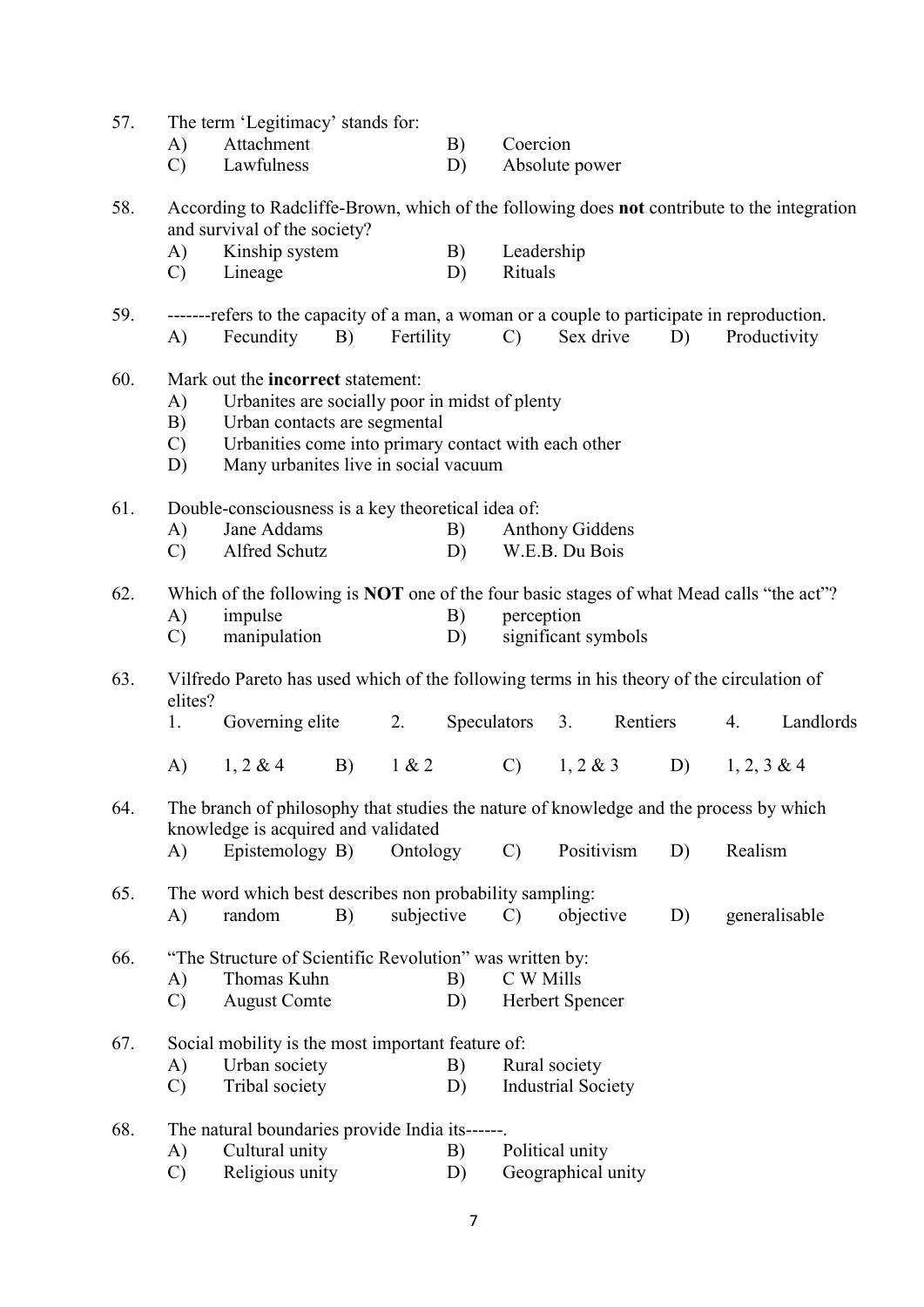| 69. | Who among the following described communalism as the Indian version of fascism? |                                                                                                                                       |                                                         |               |                               |    |              |  |
|-----|---------------------------------------------------------------------------------|---------------------------------------------------------------------------------------------------------------------------------------|---------------------------------------------------------|---------------|-------------------------------|----|--------------|--|
|     | $\bf{A}$ )                                                                      | Gandhi                                                                                                                                | B)                                                      |               | Nehru                         |    |              |  |
|     | $\mathcal{C}$                                                                   | Ambedkar                                                                                                                              | D)                                                      |               | Balagangadhar Thilak          |    |              |  |
| 70. |                                                                                 | The word secularism was put forward by:                                                                                               |                                                         |               |                               |    |              |  |
|     | A)                                                                              | Karl Marx                                                                                                                             | B)                                                      |               | Abdul Ahamed                  |    |              |  |
|     | $\mathbf{C}$                                                                    | Bipin Chandra                                                                                                                         | D)                                                      |               | George Jacob Holyoake         |    |              |  |
| 71. |                                                                                 |                                                                                                                                       |                                                         |               |                               |    |              |  |
|     |                                                                                 | The article which provides a citizen of India, shall not discriminate against anyone on the<br>basis of religion, caste and sex:      |                                                         |               |                               |    |              |  |
|     | A)                                                                              | Article 15<br>B)                                                                                                                      | Article 17                                              | $\mathcal{C}$ | Article 28                    | D) | Article 27   |  |
|     |                                                                                 |                                                                                                                                       |                                                         |               |                               |    |              |  |
| 72. | A)                                                                              | ----- considered modernity as an unfinished project.<br>J Derrida<br>B)                                                               | A Giddens                                               | $\mathcal{C}$ | J Habermas                    | D) | L Althusser  |  |
|     |                                                                                 |                                                                                                                                       |                                                         |               |                               |    |              |  |
| 73. |                                                                                 | The slogan "Save planet Earth" came from:                                                                                             |                                                         |               |                               |    |              |  |
|     | A)                                                                              | Rio Earth Summit                                                                                                                      | B)                                                      |               | Copenhagen Summit             |    |              |  |
|     | Jakarta Summit<br>D)<br>Tehran Summit<br>$\mathcal{C}$                          |                                                                                                                                       |                                                         |               |                               |    |              |  |
| 74. |                                                                                 | Assertion (A): Cities have a larger number of voluntary organisations                                                                 |                                                         |               |                               |    |              |  |
|     |                                                                                 | $Reason(R)$ :                                                                                                                         | Organic Solidarity is a resultant of high moral density |               |                               |    |              |  |
|     |                                                                                 |                                                                                                                                       |                                                         |               |                               |    |              |  |
|     | A)                                                                              | Both (A) and (R) are true and (R) is the correct explanation of (A).                                                                  |                                                         |               |                               |    |              |  |
|     | B)<br>$\mathcal{C}$                                                             | Both (A) and (R) are true and (R) is not the correct explanation of $(A)$ .<br>(A) is true but $(R)$ is false                         |                                                         |               |                               |    |              |  |
|     | D)                                                                              | (A) is false but $(R)$ is true                                                                                                        |                                                         |               |                               |    |              |  |
|     |                                                                                 |                                                                                                                                       |                                                         |               |                               |    |              |  |
| 75. |                                                                                 | Ceremonies that mark a critical transition in the life of an individual from one phase of<br>life cycle to another are called ------. |                                                         |               |                               |    |              |  |
|     | A)                                                                              | Role-taking                                                                                                                           | B)                                                      |               | <b>Status Crystallisation</b> |    |              |  |
|     | $\mathcal{C}$                                                                   | <b>Status Set</b>                                                                                                                     | D)                                                      |               | Rites de passage              |    |              |  |
|     |                                                                                 |                                                                                                                                       |                                                         |               |                               |    |              |  |
| 76. | A)                                                                              | The scale where absolute zero point is known is called------.<br>Nominal<br>B)                                                        | Ordinal                                                 | $\mathbf{C}$  | Interval                      | D) | Ratio        |  |
|     |                                                                                 |                                                                                                                                       |                                                         |               |                               |    |              |  |
| 77. |                                                                                 | Rules of standards of behavior that have been developed by a group:                                                                   |                                                         |               |                               |    |              |  |
|     | A)                                                                              | Social norms B)                                                                                                                       | Folkways                                                | $\mathcal{C}$ | Taboo                         | D) | Ethnocentric |  |
| 78. |                                                                                 | Marx perceived petty bourgeoisie as:                                                                                                  |                                                         |               |                               |    |              |  |
|     | A)                                                                              | A class in itself                                                                                                                     | B)                                                      |               | A class by itself             |    |              |  |
|     | $\mathcal{C}$                                                                   | A transitional class                                                                                                                  | D)                                                      |               | An integrated class           |    |              |  |
|     |                                                                                 |                                                                                                                                       |                                                         |               |                               |    |              |  |
| 79. |                                                                                 | The largest minority community in India:                                                                                              |                                                         |               |                               |    |              |  |
|     | A)                                                                              | Christians<br>B)                                                                                                                      | Hindus                                                  | $\mathcal{C}$ | Muslims                       | D) | Sikhs        |  |
| 80. |                                                                                 | Linguistic diversity means:                                                                                                           |                                                         |               |                               |    |              |  |
|     | A)                                                                              | More people speaking a language                                                                                                       |                                                         |               |                               |    |              |  |
|     | B)                                                                              | More people speaking two languages                                                                                                    |                                                         |               |                               |    |              |  |
|     | $\mathcal{C}$                                                                   | Number of languages spoken by the people                                                                                              |                                                         |               |                               |    |              |  |
|     | D)                                                                              | Languages of different countries                                                                                                      |                                                         |               |                               |    |              |  |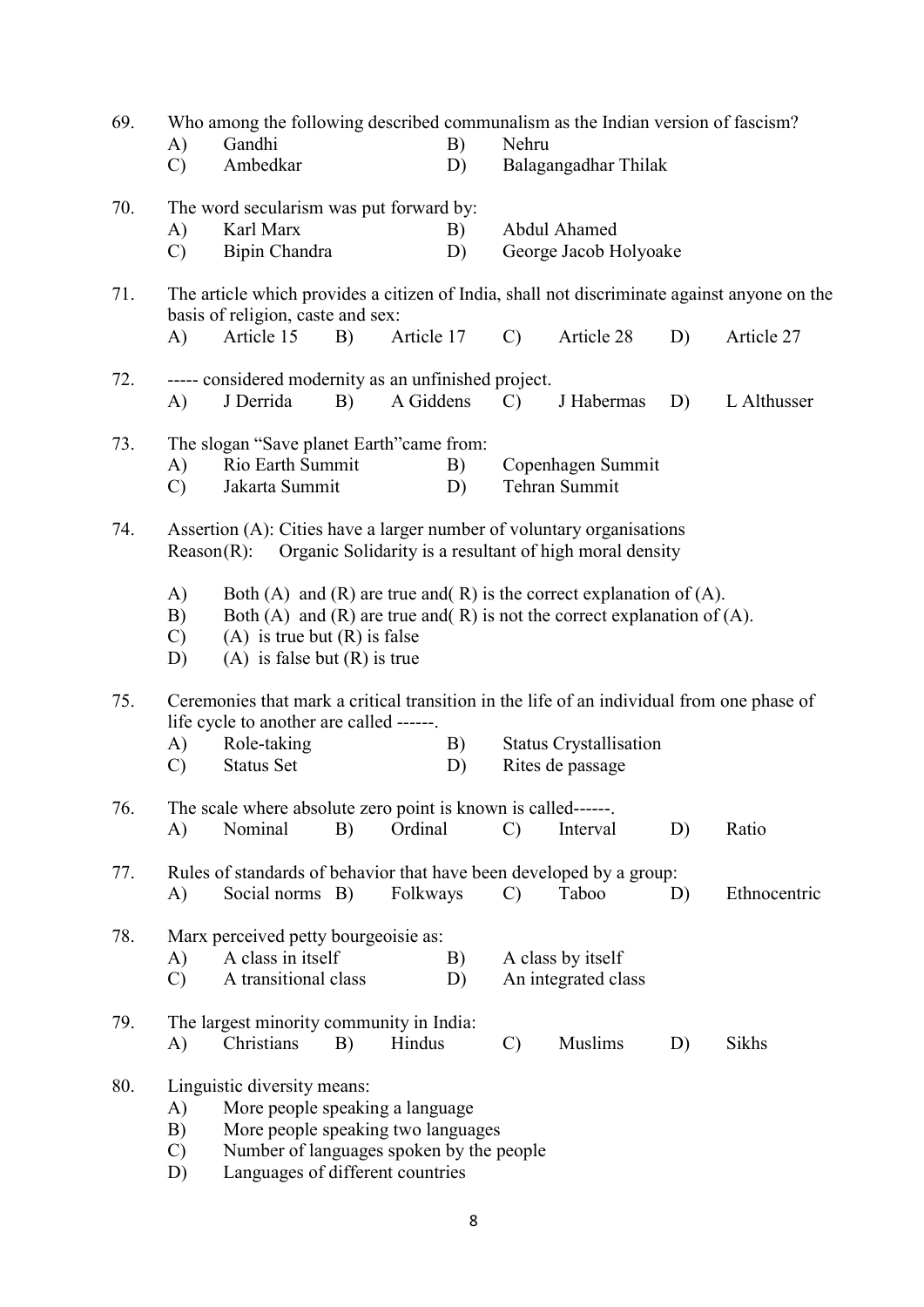81. The phrase 'development of underdevelopment' was coined by:

- A) A.R. Desai B) Schumacher<br>
C) Samir Amin D) A.G. Frank
- $(C)$  Samir Amin D)
- 82. The concept of urbanism as a way of life was developed by:
	- A) Louis Wirth B) Robert Park
	- C) Louis Coser D) Homer Hoyt

83. Who among the following coined the term post-industrial society?

- A) Daniel Bell B) Ulrich Beck
- C) George Ritzer D) Jacqous Derrida
- 84. The movement of people from central cities to smaller communities in the surrounding area is known as ------.
	- A) Reverse migration
	- B) Under urbanisation
	- C) Suburbanisation
	- D) Over- urbanisation
- 85. "TRYSEM" a programme made for:
	- A) Employment to Rural youths
	- B) Employment to Urban youths
	- C) Development of nutrition intake in the food of poor of the country.
	- D) Providing road connectivity to the villages.
- 86. Who among the following started decentralisation of rural areas?
	- A) Lord Ripon B) Lord Wellesley
	- C) Lord Mayo D) Lord Curzon
- 87. Parsons takes ------as the building block of the social system.
	- A) integration
	- B) action
	- C) need-disposition
	- D) value-orientation
- 88. Which of the following is the consequence of industrial pollution?
	- A) Increase in the water level in seas
	- B) Releases of the hazardous radiations
	- C) Increase in the animals in forests
	- D) Global warming
- 89. The acronym CSR stands for:
	- A) Corporate Search and Rescue
	- B) Corporate Social Responsibility
	- C) Corporate Sensitive Reliability
	- D) Corporate Social Reality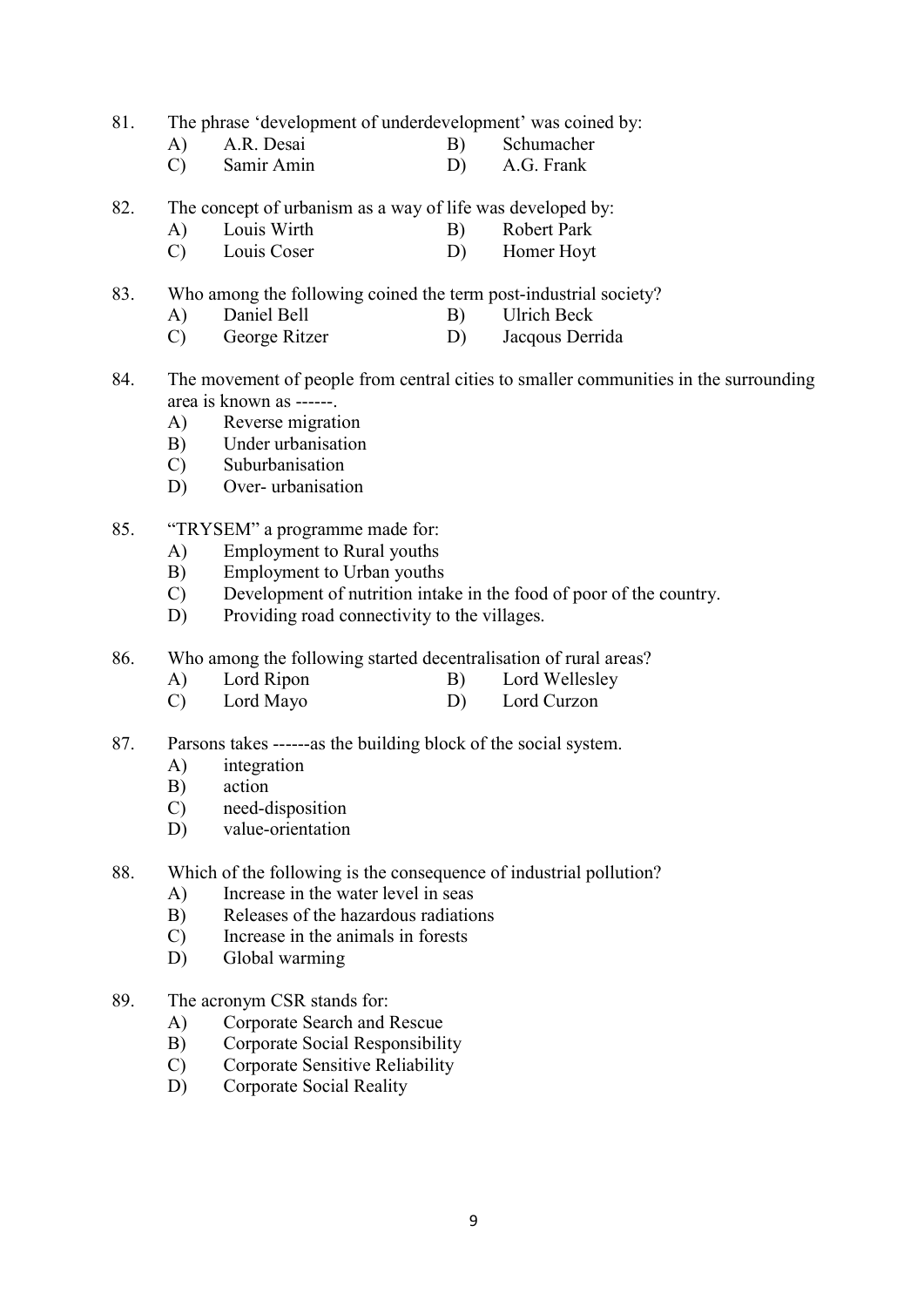| 90.        | Match the following:                                                                                                                                                                                                                                                                                                                                                                                  |                                                                                                                                                                                                                         |    |                 |          |               |                                                                                         |    |                                                                                                |  |  |
|------------|-------------------------------------------------------------------------------------------------------------------------------------------------------------------------------------------------------------------------------------------------------------------------------------------------------------------------------------------------------------------------------------------------------|-------------------------------------------------------------------------------------------------------------------------------------------------------------------------------------------------------------------------|----|-----------------|----------|---------------|-----------------------------------------------------------------------------------------|----|------------------------------------------------------------------------------------------------|--|--|
|            |                                                                                                                                                                                                                                                                                                                                                                                                       | List I                                                                                                                                                                                                                  |    |                 |          | List II       |                                                                                         |    |                                                                                                |  |  |
|            | a. Narmada Bachao Andolan (NBA)                                                                                                                                                                                                                                                                                                                                                                       |                                                                                                                                                                                                                         |    |                 |          |               |                                                                                         |    | 1. Medha Patkar, Baba Amte, Adivasis, farmers,<br>environmentalists and human rights activists |  |  |
|            | b. Silent Valley Movement                                                                                                                                                                                                                                                                                                                                                                             |                                                                                                                                                                                                                         |    |                 |          |               | 2. Kerala Sastra Sahitya Parishad (KSSP) an<br>NGO, and the poet activist Sugathakumari |    |                                                                                                |  |  |
|            | c. Appiko Movement                                                                                                                                                                                                                                                                                                                                                                                    |                                                                                                                                                                                                                         |    |                 |          |               | 3. Uttara Kannada and Shimoga districts of<br>Karnataka State                           |    |                                                                                                |  |  |
|            | d. Jungle Bachao Andolan                                                                                                                                                                                                                                                                                                                                                                              |                                                                                                                                                                                                                         |    |                 |          |               | natural sal forest with Teak                                                            |    | 4. Against government's decision to replace the                                                |  |  |
|            | A)                                                                                                                                                                                                                                                                                                                                                                                                    | $a-1$ , $b-2$ , $c-3$ , $d-4$                                                                                                                                                                                           |    |                 | B)       |               | $a-4$ , $b-2$ , $c-3$ , $d-1$                                                           |    |                                                                                                |  |  |
|            | $\mathcal{C}$                                                                                                                                                                                                                                                                                                                                                                                         | $a-3$ , $b-4$ , $c-1$ , $d-2$                                                                                                                                                                                           |    |                 | D)       |               | $a-1$ , $b-4$ , $c-2$ , $d-3$                                                           |    |                                                                                                |  |  |
| 91.        | A)                                                                                                                                                                                                                                                                                                                                                                                                    | Which of the following Article is related to Panchayati Raj?<br>Article 40                                                                                                                                              | B) | Article 324     |          | $\mathbf{C}$  | Article 124                                                                             | D) | Article 73                                                                                     |  |  |
| 92.        |                                                                                                                                                                                                                                                                                                                                                                                                       |                                                                                                                                                                                                                         |    |                 |          |               |                                                                                         |    |                                                                                                |  |  |
|            | The schedule which was added to the constitution by the $73rd$ Constitutional<br>Amendment:                                                                                                                                                                                                                                                                                                           |                                                                                                                                                                                                                         |    |                 |          |               |                                                                                         |    |                                                                                                |  |  |
|            | A)                                                                                                                                                                                                                                                                                                                                                                                                    | $6^{\text{th}}$                                                                                                                                                                                                         | B) | 7 <sup>th</sup> |          | $\mathcal{C}$ | 9 <sup>th</sup>                                                                         | D) | $11^{th}$                                                                                      |  |  |
| 93.<br>94. | Reservation of seats for women in Panchayati Raj bodies seeks to ensure:<br>Economic welfare of women and children<br>A)<br>Gender parity in rural society<br>B)<br>Participation of women in public life<br>$\mathcal{C}$<br>Empowerment of women as an individual<br>D)<br>Which of the following was included as part of the land reforms initiated in India?<br>Abolition of intermediaries<br>A) |                                                                                                                                                                                                                         |    |                 |          |               |                                                                                         |    |                                                                                                |  |  |
|            | B)<br>$\mathcal{C}$                                                                                                                                                                                                                                                                                                                                                                                   | Tenancy reforms<br>Reorganization of agriculture                                                                                                                                                                        |    |                 |          |               |                                                                                         |    |                                                                                                |  |  |
|            | D)                                                                                                                                                                                                                                                                                                                                                                                                    | All the above                                                                                                                                                                                                           |    |                 |          |               |                                                                                         |    |                                                                                                |  |  |
| 95.        |                                                                                                                                                                                                                                                                                                                                                                                                       | Consider the following statements and identify the right ones.<br>i. Green revolution ensured that there was no regional disparity<br>ii. There was increase in production of all the food grains and commercial crops. |    |                 |          |               |                                                                                         |    |                                                                                                |  |  |
|            | A)                                                                                                                                                                                                                                                                                                                                                                                                    | <i>i</i> only                                                                                                                                                                                                           | B) | ii only         |          | $\mathcal{C}$ | both $i \& ii$                                                                          | D) | none of these                                                                                  |  |  |
| 96.        | A)                                                                                                                                                                                                                                                                                                                                                                                                    | According to W W Rostow , the stages of economic growth are -----.<br>Two                                                                                                                                               | B) | Three           |          | $\mathcal{C}$ | Four                                                                                    | D) | Five                                                                                           |  |  |
| 97.        | Planning from below is known as------.<br>Centralised planning<br>A)<br>B)<br><b>Functional Planning</b><br><b>Decentralised Planning</b><br><b>Structural Planning</b><br>$\mathcal{C}$<br>D)                                                                                                                                                                                                        |                                                                                                                                                                                                                         |    |                 |          |               |                                                                                         |    |                                                                                                |  |  |
| 98.        | A)<br>$\mathcal{C}$                                                                                                                                                                                                                                                                                                                                                                                   | "Small is Beautiful" was written by:<br>E F Schumacher<br><b>Edward Barbier</b>                                                                                                                                         |    |                 | B)<br>D) |               | Rachael Carson<br>Elizabeth King                                                        |    |                                                                                                |  |  |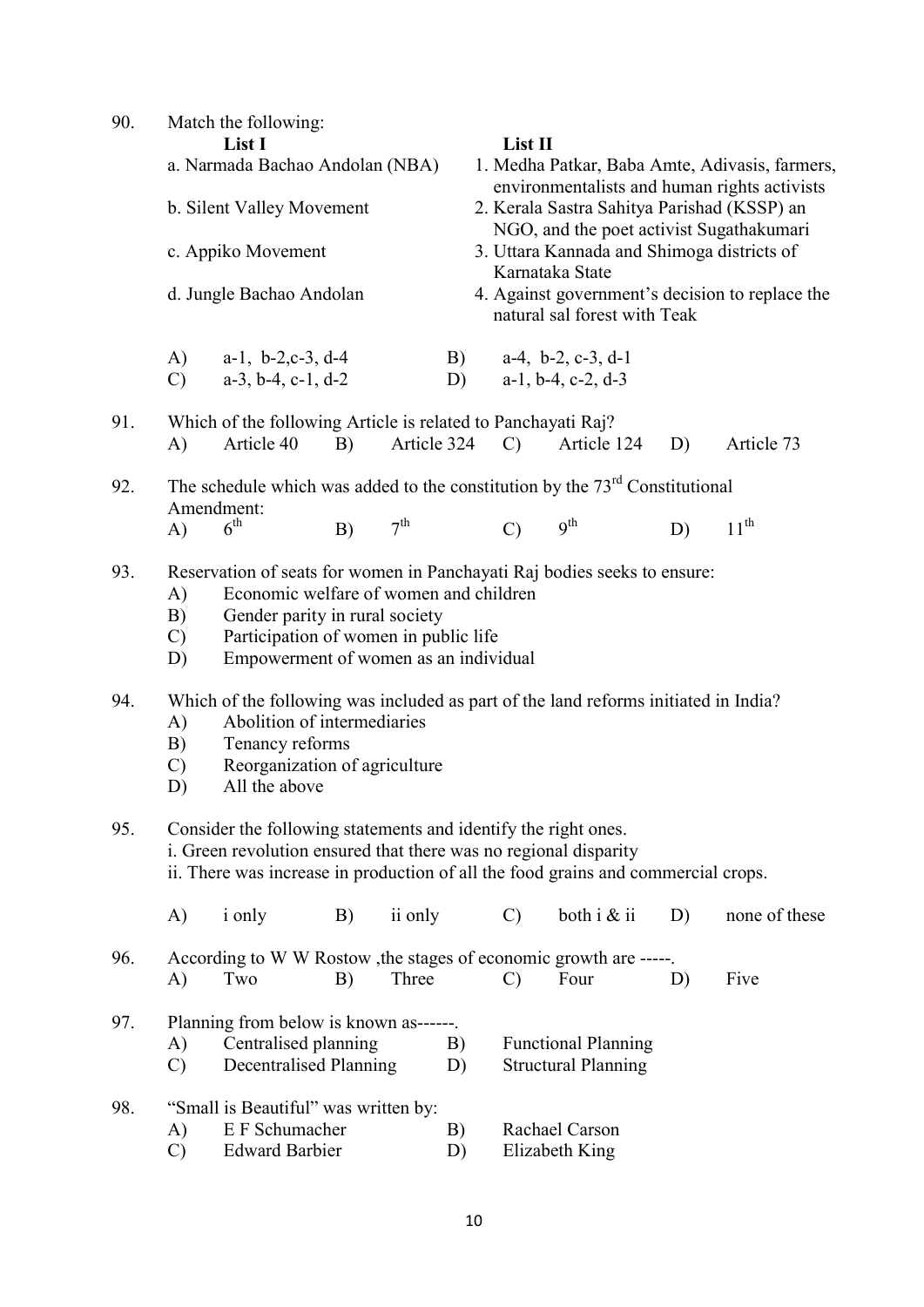| 99.  |                     | The Brundtland Report relates to------.                                                                                                       |                  |           |                         |    |            |
|------|---------------------|-----------------------------------------------------------------------------------------------------------------------------------------------|------------------|-----------|-------------------------|----|------------|
|      | A)                  | Globalization                                                                                                                                 | B)               | Terrorism |                         |    |            |
|      | $\mathcal{C}$       | Pollution                                                                                                                                     | D)               |           | Sustainable Development |    |            |
| 100. |                     | Dahrendorf felt that authority rested with:                                                                                                   |                  |           |                         |    |            |
|      | A)                  | individuals<br>B)                                                                                                                             | organizations C) |           | positions               | D) | technology |
| 101. |                     | Weber's concept, the Verstehen stands for:                                                                                                    |                  |           |                         |    |            |
|      | A)                  | Understanding of how the researchers interpret the social action                                                                              |                  |           |                         |    |            |
|      | B)                  | Understanding social action in an objective manner                                                                                            |                  |           |                         |    |            |
|      | $\mathcal{C}$       | Understanding how the social world is made of actors                                                                                          |                  |           |                         |    |            |
|      | D)                  | Understanding social world from the point of view of the actors                                                                               |                  |           |                         |    |            |
| 102. |                     | Who among the following is an eminent proponent of phenomenology?                                                                             |                  |           |                         |    |            |
|      | A)                  | <b>Edmund Husserl</b>                                                                                                                         | B)               | G H Mead  |                         |    |            |
|      | $\mathcal{C}$       | Harold Garfinkel                                                                                                                              | D)               |           | Herbert Blumer          |    |            |
| 103. |                     | Middle-range theories is a great contribution by:                                                                                             |                  |           |                         |    |            |
|      | A)                  | Robert K Merton                                                                                                                               | B)               |           | <b>Talcott Parson</b>   |    |            |
|      | $\mathcal{C}$       | Ralph Dahrendorf                                                                                                                              | D)               |           | Wright Mills            |    |            |
| 104. |                     | Jeffrey C Alexander is a -------.                                                                                                             |                  |           |                         |    |            |
|      | A)                  | Functionalist                                                                                                                                 | B)               |           | Neo functionalist       |    |            |
|      | $\mathbf{C}$        | Structural functionalist                                                                                                                      | D)               |           | Conflict theorist       |    |            |
| 105. |                     | Ralf Dahrendorf is well known for his contributions of:                                                                                       |                  |           |                         |    |            |
|      | A)                  | <b>Conflict Theory</b>                                                                                                                        | B)               |           | Critical Theory         |    |            |
|      | $\mathcal{C}$       | Functionalism                                                                                                                                 | D)               |           | Ethnomethodology        |    |            |
| 106. |                     | The term logocentrism refers to:                                                                                                              |                  |           |                         |    |            |
|      | A)                  | the use of logos to sell products.                                                                                                            |                  |           |                         |    |            |
|      | B)                  | the underlying rules of language that dictate how it is used.                                                                                 |                  |           |                         |    |            |
|      | $\mathcal{C}$<br>D) | the search for a universal system of thought that reveals truth.<br>the way theatre is controlled and enslaved                                |                  |           |                         |    |            |
|      |                     |                                                                                                                                               |                  |           |                         |    |            |
| 107. |                     | -------- means that social practices are constantly examined and reformed in the light of<br>incoming information about those very practices. |                  |           |                         |    |            |
|      | A)                  | Disembedding                                                                                                                                  | B)               |           | Distanciation           |    |            |
|      | $\mathcal{C}$       | Reflexivity                                                                                                                                   | D)               |           | Radicalization          |    |            |
| 108. |                     | The term 'Organic analogy' is associated with:                                                                                                |                  |           |                         |    |            |
|      | A)                  | Herbert Spencer                                                                                                                               | B)               |           | <b>Auguste Comte</b>    |    |            |
|      | $\mathcal{C}$       | Gerorge Simmel                                                                                                                                | D)               |           | Emile Durkheim          |    |            |
| 109. |                     | Durkheim's research suggested that:                                                                                                           |                  |           |                         |    |            |
|      | A)                  | Catholics had much higher suicide rates than Protestants.                                                                                     |                  |           |                         |    |            |
|      | B)                  | There seemed to higher rates of suicide in times of peace than in times of war and                                                            |                  |           |                         |    |            |
|      |                     | revolution.                                                                                                                                   |                  |           |                         |    |            |
|      | $\mathcal{C}$       | Civilians were more likely to take their lives than soldiers.                                                                                 |                  |           |                         |    |            |
|      | D)                  | Suicide is a solitary act, unrelated to group life.                                                                                           |                  |           |                         |    |            |